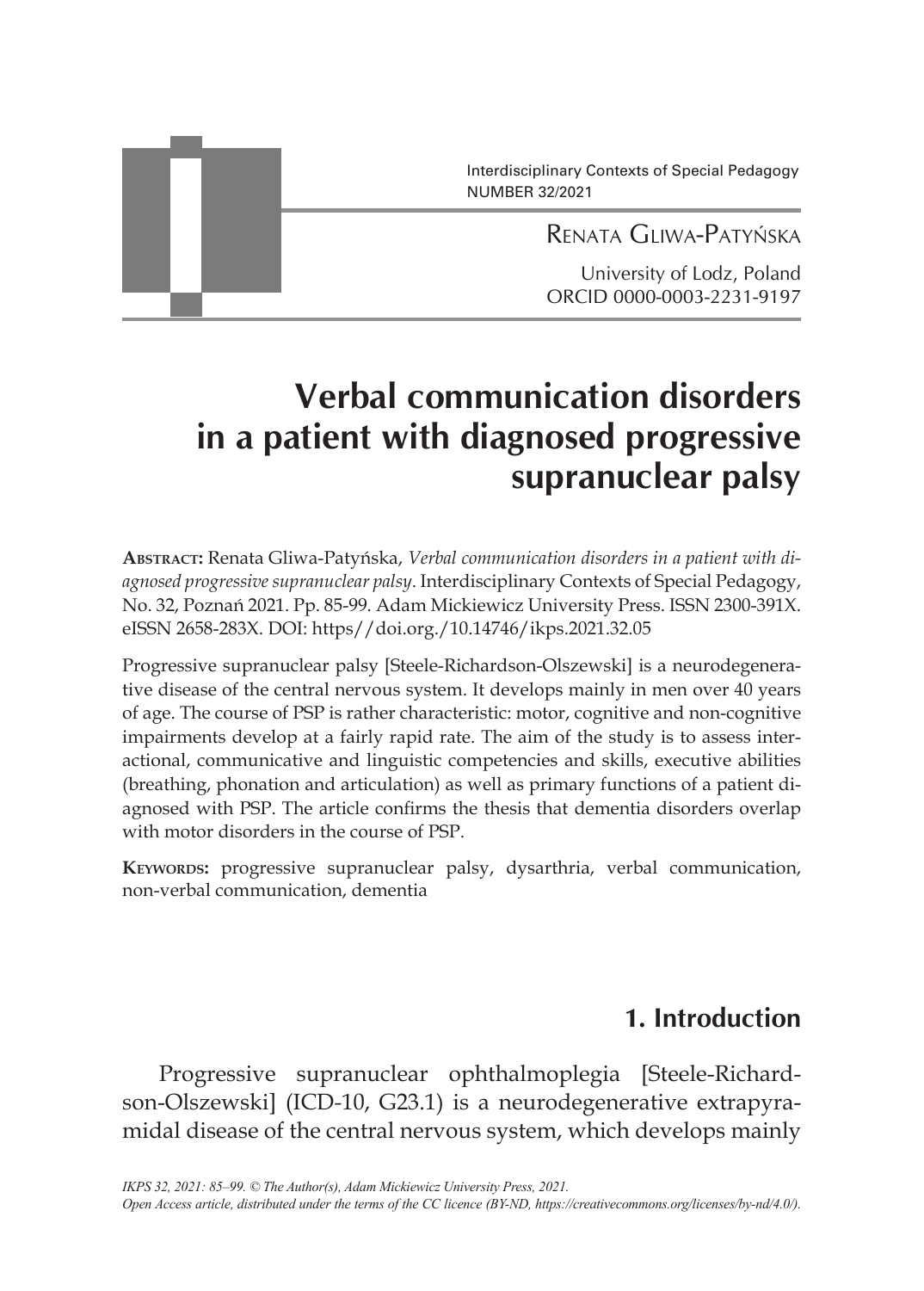in men over 40 years of age.<sup>1</sup> Most people affected by this disease experience cognitive impairment which increases at a fairly rapid rate. PSP is sometimes associated with subcortical dementia, fronto-subcortical dementia, corticobasal degeneration and frontotemporal dementia.<sup>2</sup> The course of PSP is rather characteristic, the first period is accompanied by hypokinesia and postural instability, slightly less frequently by pseudobulbar palsy, often by disorders of voluntary eye movements, axial parkinsonism, dysphagia and dystonia (commonly at neck); bilateral pyramidal and cerebellar symptoms may appear in the late phase. $3$  The picture of disorders is dominated by executive function disorders, slowed thinking as well as attention

<sup>1</sup> Conf. P. Liberski, T. Sobów, B. Sikorska, *Postępujące zwyrodnienie nadjądrowe (choroba Steele-Richardsona-Olszewskiego)*, [in:] *Neuropatologia Mossakowskiego*, ed. by P.P. Liberski, W. Papierz, Wydawnictwo CZELEJ, Lublin 2005, p. 539; J.C. Steele, J.C. Richardson, J. Olszewski, *Progressive supranuclear palsy; a heterogenous degeneration involving the brain stem, ganglia and cerebellum with vertical gaze and pseudobulbar palsy, nuchal dystonia and dementia*, "Archives of Neurology" 1963, no. 10, p. 333–359.

<sup>2</sup> I. Gatkowska, *Diagnoza dyzartrii u dorosłych w neurologii klinicznej*, Wydawnictwo UJ, Kraków 2012, p. 97.; K. Jendroska, M.N Rossor, C.J. Mathias, S.E. Daniel, *Morphological overlap between corticobasal degeneration and Pick's disease: a clinicopathological report*, "Movement" 1995, 10(1), pp. 111–114; A. Kertesz, W. Davidson, D.G. Munoz, *Clinical and pathological overlap between frontotemporal dementia, primary progressive aphasia and corticobasal degeneration: The Pick complex, "Neurology"* 1999, no. 10(1), pp. 46–49; H. Olszewski, *Otępienie czołowo-skroniowe. Ujęcie neuropsychologiczne*, Impuls, Kraków 2008, p. 179; M. Pąchalska, H. Kurzbauer, B. Grochmal-Bach, B.D. MacQeen, A. Urbanik, I. Herman-Sucharska, *Nietypowe zaburzenia języka i mowy u pacjentki z klinicznym rozpoznaniem zespołu Steele'a-Richardsona-Olszewskiego*, [in:] *Choroby otępienne. Teoria i praktyka*, ed. by J. Leszek, Continuo, Wrocław 2011, p. 271.

<sup>3</sup> Conf. P. Liberski, T. Sobów, B. Sikorska, *Postępujące…*, p. 539; B. Morales, A. Martinez, I. Gonzalo, L. Vidal, R. Ros, E. Gomez-Tortosa, A. Rabano, *Steele-Richardson-Olszewski syndrome in a patient with a single C212Y mutation in the parkin protein*, "Movement Disorders in Neurologic and Systemic Disease" 2002, no. 17(6), pp. 1374–1380; H.R. Morris, M. Baker, K. Yasojima, H. Houlden, M.N. Khan, N.W. Wood, J. Hardy, M. Grossman, J. Trojanowski, T. Revesz, E.H Bigio, C. Bergeron, J.C. Janssen, P.L. McGeer, M.N. Rossor, A.J. Lees, P.L. Lantos, M. Hutton, *Analysis of tau haplotypes in Pick's disease*, "Neurology" 2002, no. 59(3), pp. 443–445; I. Litvan, Y. Agid, D. Calne, G. Campbell, B. Dubois, R.C. Duvoisin, C.G. Goetz, L.I. Golbe, J. Grafman, J.H. Growdon, M. Hallett, J. Jankovic, N.P. Quinn, E. Tolosa, D.S. Zee, *Clinical research criteria for the diagnosis of progressive supranuclear palsy (Steele-Richard-*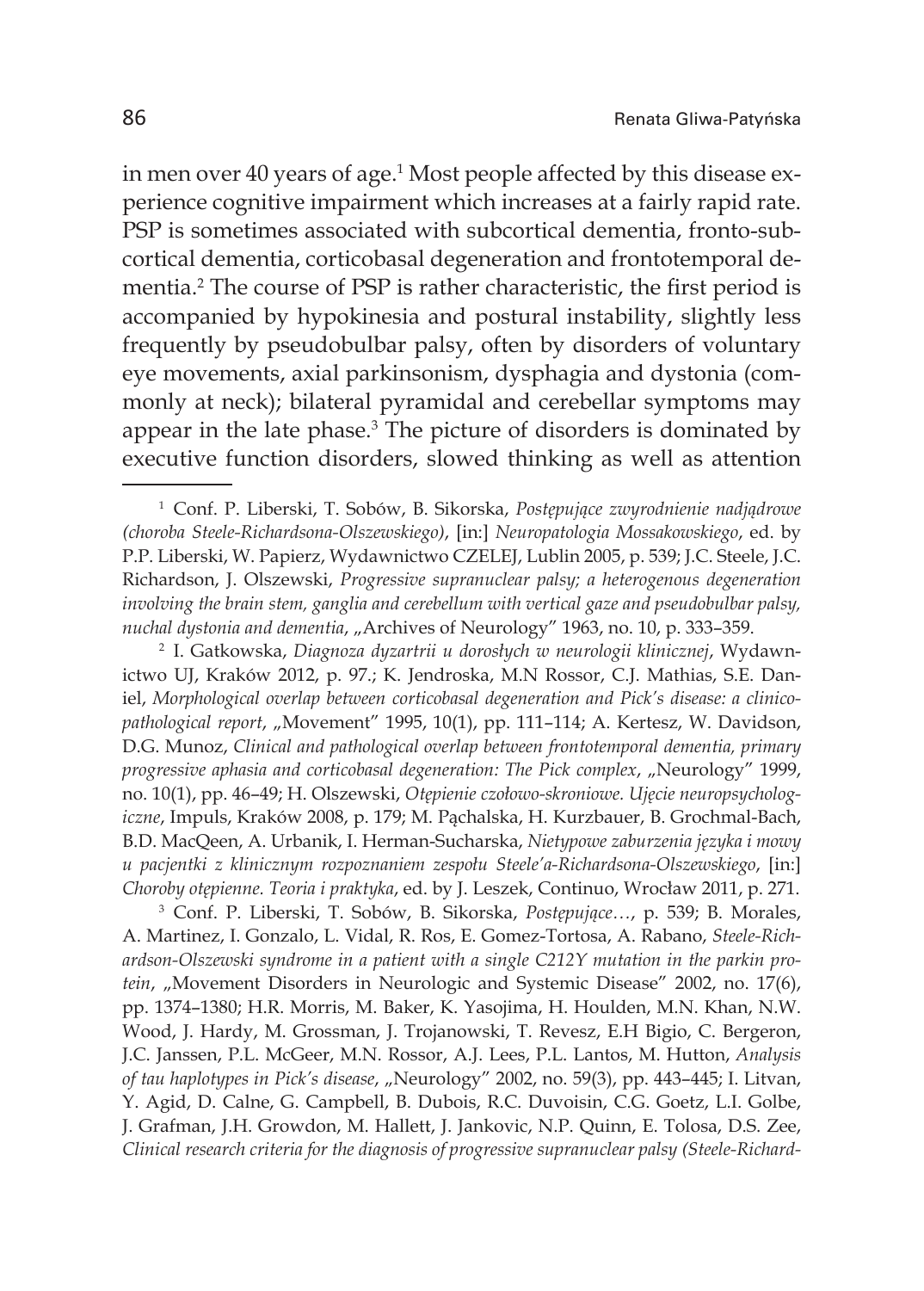and memory impairments. In addition, these disorders are often accompanied by non-cognitive changes, such as apathy, abulia, depressed mood, emotional disorders and hypochondria. The average survival of PSP patients is usually between 2 and 6 years after the onset of the disease.4

The aim of this study is to assess: 1) interactional, communicative and linguistic competencies and skills as well as the ability to read, write and count in the context of cognitive functioning, 2) executive abilities (breathing, phonation and articulation) 3) primary functions of a patient diagnosed with PSP.5

## **2. Methods**

The article uses research material on a 62-year-old man.<sup>6</sup> The research was conducted in a home environment during several meetings.

The Mini Mental State Examination  $(MMSE)^7$  and the Clock Completion Test were used for the screening assessment of cognitive functioning. In order to assess interactional, communicative and linguistic competencies and skills the author used observation, data from medical records, psychometric testing, clinical and experimental tests. They include a test elaborated by J. Szumska included in the publication titled *Metody badania afazji*,<sup>8</sup> selected tests from the

son-Olszewski syndrome): report of the NINDS-SPSP international workshop, "Neurology" 1996, no. 47(1), pp. 616–117.

<sup>4</sup> Conf. M. Pąchalska, H. Kurzbauer., B. Grochmal-Bach, B.D. MacQeen, A. Urbanik, I. Herman-Sucharska, *Nietypowe…*, p. 271; P. Liberski, T. Sobów, B. Sikorska, *Postępujące..., op. cit., p. 539.*<br><sup>5</sup> J. Panasiuk, *Postępowanie logopedyczne w przypadkach chorób neurodegeneracy-*

*jnych*, [in:] *Logopedia. Standardy postępowania logopedycznego*, ed. by S. Grabias, J. Panasiuk, T. Woźniak, Wydawnictwo UMCS, Lublin 2015, pp. 955–995.

<sup>6</sup> The author of this article has obtained permission to conduct the study and

to publish it.<br><sup>7</sup> M.F. Folstein, S.E. Folstein, G. Fanjiang, Mini Mental State Examination. Polska normalizacja, Warszawa, 1975.

<sup>8</sup> J. Szumska, *Metody badania afazji*, Wydawnictwo PZWL, Warszawa 1980.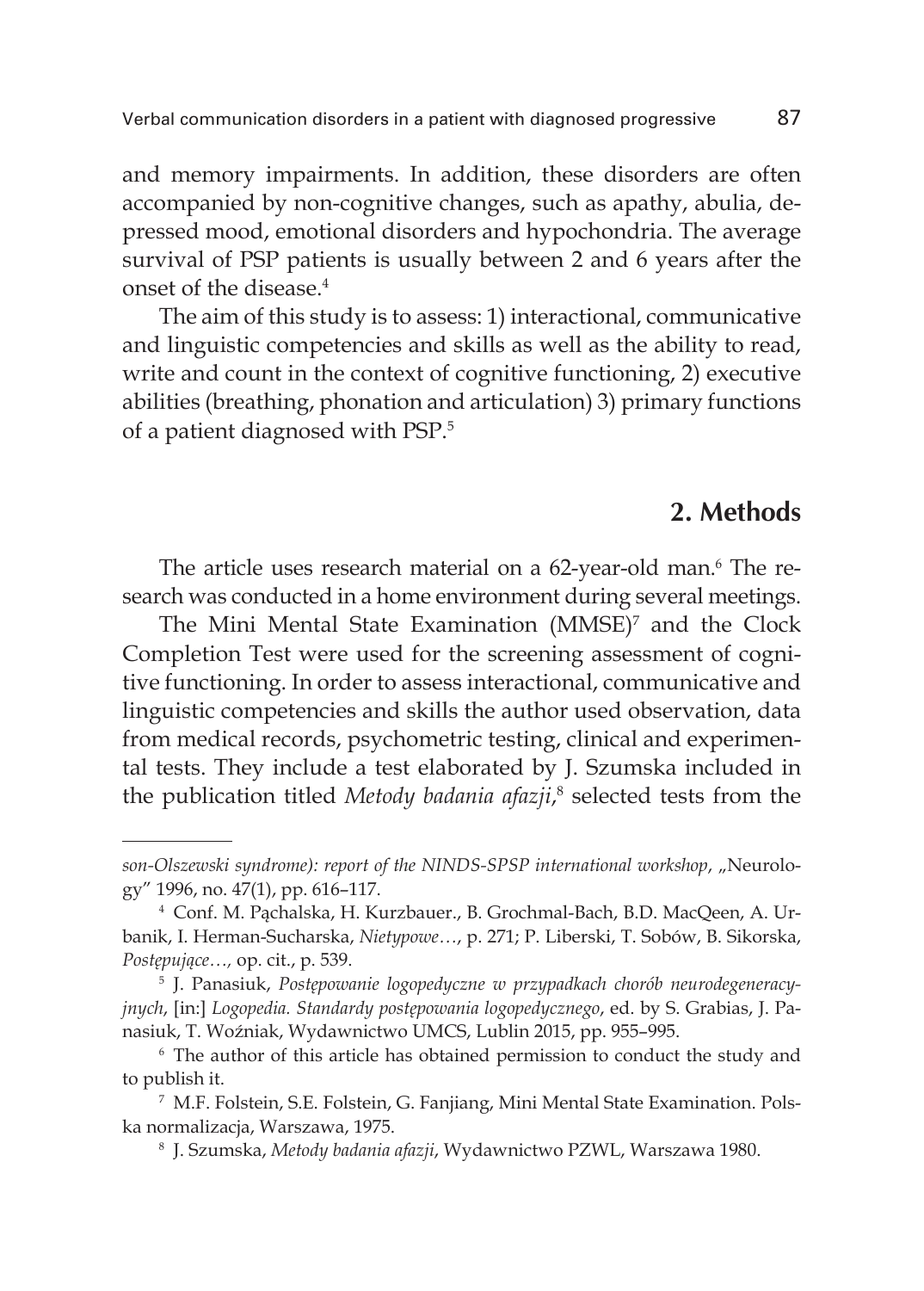neuropsychological study by E. M. Szepietowska,<sup>9</sup> a test from the Boston Diagnostic Aphasia Examination (BDAE) (assessment of comprehension: complex language material, tests: 4-8, 11-12);<sup>10</sup> the verbal fluency test (VFT).<sup>11</sup> For the assessment of executive disorders, the article relies on the author's tests developed on the basis of the works by O. Jauer-Niworowska and J. Kwasiborska<sup>12</sup>, O. Jauer-Niworowska<sup>13</sup>, I. Gatkowska<sup>14</sup> and Z. Tarkowski.<sup>15</sup>

#### **3. Case study**

The patient has a secondary education and he worked as a clerk before being diagnosed with the disease. He is right-handed. He had a myocardial infarction in 2000. The first alarming symptoms of the disease concerned difficulties in maintaining balance, the subject's gait gradually became clumsy and slow, and for a short period the patient was suspected of having alcohol problems. No other disorders were observed throughout that period. The breakthrough took

ictwo UMCS, Lublin 2011; E.M. Szepietowska, T. Hasiec, A. Jańczyk-Mikoś, *Fluencja słowna werbalna i niewerbalna w różnych stadiach i formach choroby Parkinsona*, "Psychogeriatria Polska" 2012, no. 9(4), pp. 137–148; M. Piskunowicz, M. Bieliński, A. Zgliński, A. Borkowska, *Testy fluencji słownej – zastosowanie w diagnostyce neuropsychologicznej*, "Psychiatria Polska" 2013, vol. XLVII, no. 3, pp. 475–485; R. Gliwa, *Fluencja słowna w otępieniu naczyniopochodnym — ujęcie kliniczne*, [in:] *Teoria i praktyka logopedyczna*. *Wybrane zagadnienia*, ed. by E. Gacka, M. Kaźmierczak, Wydawnictwo UŁ, Łódź 2018, pp. 83–102.

<sup>12</sup> O. Jauer-Niworowska, J. Kwasiborska, *Dyzartria. Wskazówki do diagnozy różnicowej poszczególnych typów dyzartrii*, Komlogo, Gliwice 2009.

<sup>13</sup> O. Jauer-Niworowska, *Dyzartria nabyta. Diagnoza logopedyczna i terapia osób dorosłych*, Wydawnictwo APS, Warszawa 2009. 14 I. Gatkowska, *Diagnoza…*.

<sup>9</sup> E.M. Szepietowska, *Badanie neuropsychologiczne. Procedura i ocena*, Wydawnictwo UMCS, Lublin 2000, p. 23.

<sup>10</sup> H. Goodglass, E. Kaplan, *Boston Diagnostic Aphasia Examination*, Lea & Febiger, Philadelphia 1972. 11 Conf. E.M. Szepietowska, B. Gawda, *Ścieszkami fluencji werbalnej*, Wydawn-

<sup>15</sup> Z. Tarkowski, *Dyzartria*, Wydawnictwo Fundacji Orator, Lublin 1999.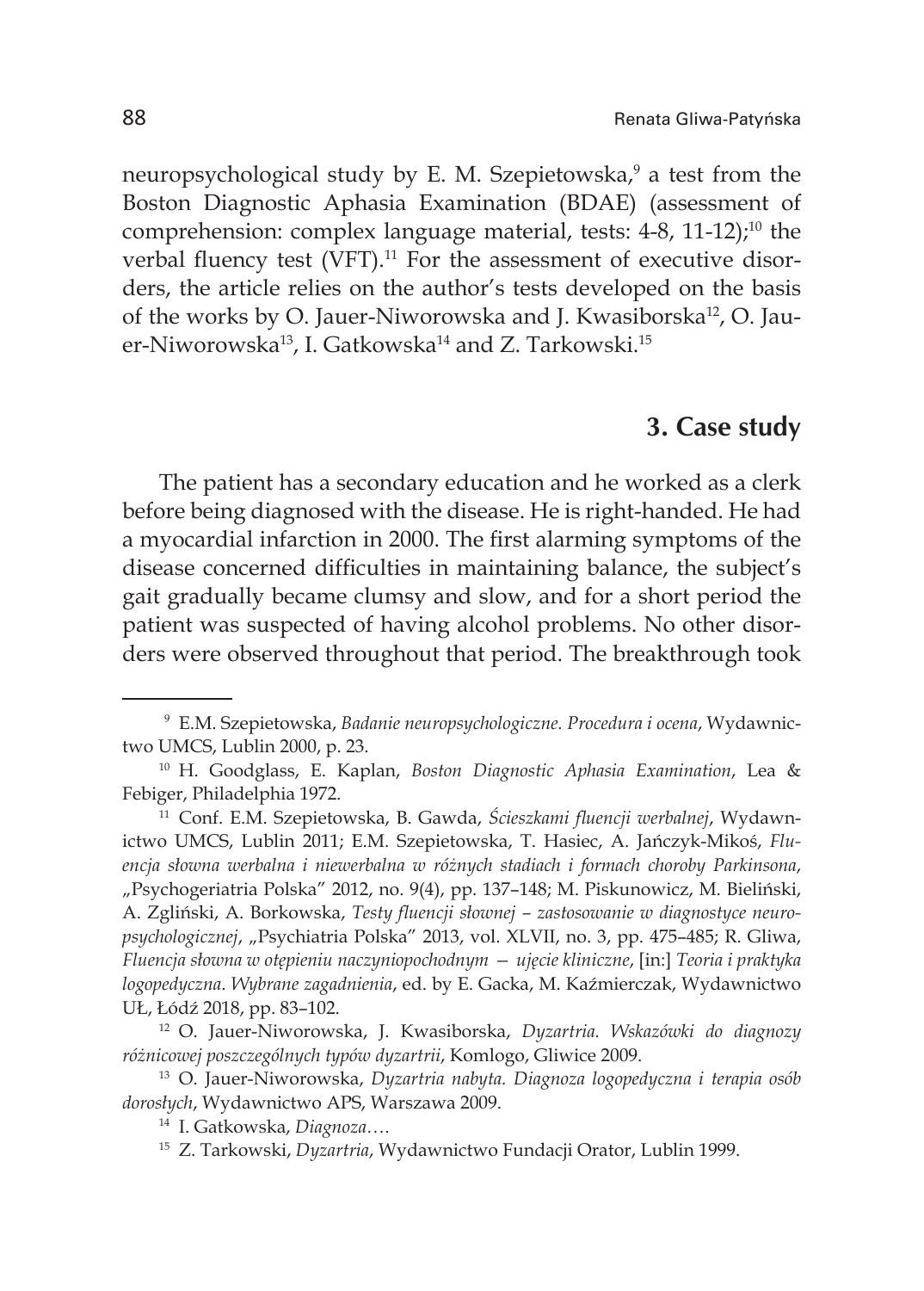place when the patient caused a car accident and was taken to hospital due to his injuries. MR examination of the brain showed no post-traumatic changes, and the diagnosis revealed a small vascular lesion in the frontal region, a slight widening of the left lateral ventricle as well as cerebral cortical and subcortical atrophy (mainly in the frontal and temporal lobes). The clinical picture indicated motor disturbances and clear difficulties in producing speech manifested by a significant slowing down of its pace.

The patient underwent rehabilitation yet the neurological symptoms in the motor sphere began to worsen. Despite good results in tests assessing cognitive functions, the wife of the subject began to notice significant changes in communication with the patient within one year of the accident: she had the impression that her husband did not understand the messages directed to him, and that his behavior lacked rationality.

As the neurological symptoms did not subside, the examinations were continued. Initially, the patient was diagnosed with Parkinson's disease, yet dopaminergic treatment proved ineffective, thus multiple system atrophy-parkinsonian type (MSA-P), a condition with predominant parkinsonian symptoms, was suspected.

The diagnosis was revised when the subject's wife noticed that he had developed a tendency to make quite specific head movements to look at something below or above his eyes. It was then that the suspicion of PSP was raised.

The subject was hospitalised again after approximately one and a half years due to exacerbation of the extrapyramidal syndrome symptoms. Neurological examination revealed dysarthria, abnormal upward movement of the eyeballs, hypomimia, bradykinesia, axial rigidity, increased muscle tone of extrapyramidal type in upper and lower limbs, Rossolimo's sign positive bilaterally, abnormal parkinsonian-ataxic gait with a tendency to fall to the left. A psychological consultation from this period indicates an organic basis for the disorders manifested by impaired cognitive processes, difficulty in focusing on the conversation, episodic and short-term memory disorders, impaired autopsychic and allopsychic orientation.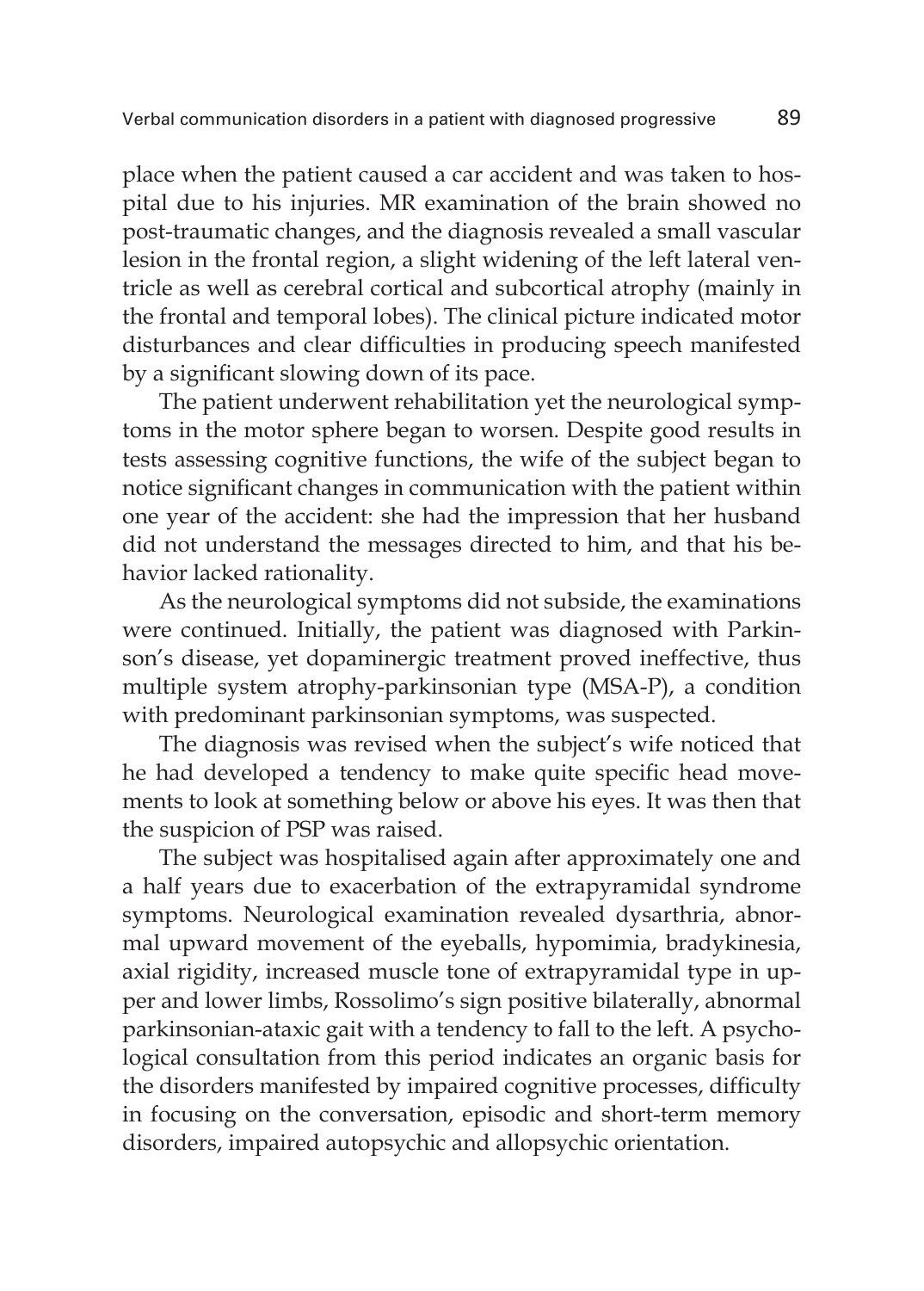One year later, the patient was again admitted to a neurology clinic due to severe swallowing difficulties which persisted for a period of two weeks. A neurological examination confirmed PSP and all lesions were described as typical of cortical-subcortical dementia syndrome.16 No swallowing disorders were found in swallowing tests. The patient was prescribed a mush diet and meals were thickened with rice gruel. The neuropsychological examination diagnosed general memory impairment, organic mood disorder, the patient's state of consciousness was assessed as confused, with a tendency to risky behaviour.

Four years after the occurrence of the first symptoms of the disease, the patient scored 35 points on the Barthel scale. He was unable to perform self-care activities independently. The patient moves around in a wheelchair. His current medical records indicate the following diagnoses: PSP, Parkinson's disease, post-myocardial infarction status.

The subject is prescribed Madopar, sedative and anti-anxiety drugs as well as cholesterol-lowering and antihypertensive medications.

## **4. Research results**

#### **4.1. Motor assessment of articulatory muscles and selected primary functions**

The dysarthria observed in the patient is of a spastic nature, although occasional features typical of the hyperkinetic-hypokinetic form can be seen.

The patient is diagnosed with an abnormal peak respiratory trajectory which causes a significant shortening of the respiratory phase and, as a result, the phonation phase. Examining the subject's phonatory abilities, the author observed some abnormalities in the ability to initiate the emission and pauses in phonation. Major

<sup>&</sup>lt;sup>16</sup> Vascular dementia was excluded on the basis of a proton spectroscopy study.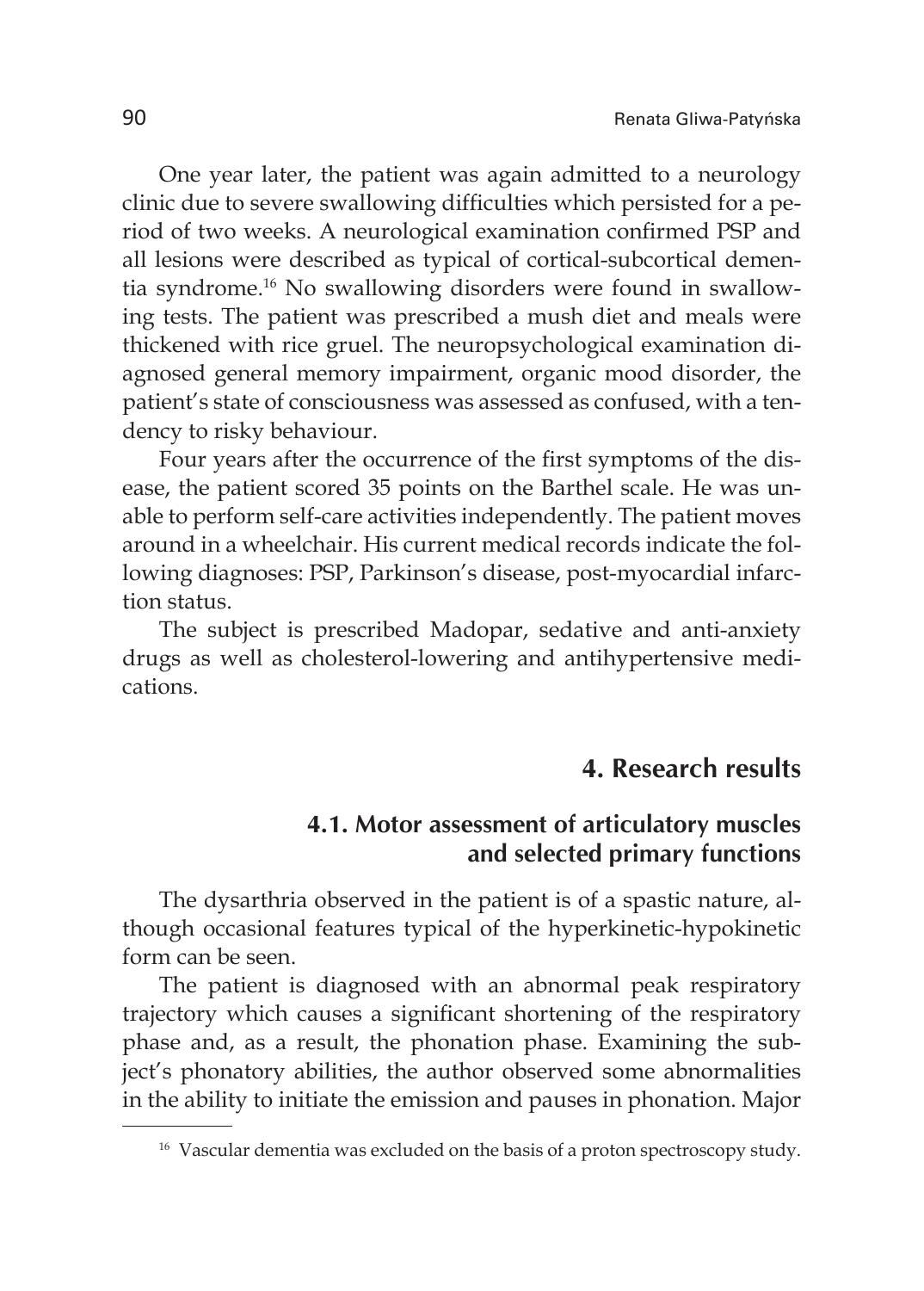changes were also observed in the quality of the voice: the patient's voice is effortful, hoarse, quiet, with no possibility of modulation or gradation of its diameter.

Changes in prosody mainly concern slowing down the speech rate, standardisation of the accent and exaggerated amplification of the sound of speech in moments of nervousness.

The musculature of the face and the articulatory apparatus of the subject at rest indicates the presence of increased muscle tone. It involves the strongest of the masticatory muscles, namely the masseter and temporalis muscles, causing severe trismus. The temporomandibular joints are also affected, causing a significant distortion of the sounds produced.

Large dysfunctions were observed in the area of the the orbicularis oris muscle, the superior and inferior incisive muscles and the zygomaticus major muscles. The observed excessive tension in, among others, the risorius and the levator labii superioris alaeque nasi muscle results in the persistence of facial expressions indicating disgust, anger and distress. Significant muscle tension is also present in the cheek muscles and the depressor anguli oris, giving an expression of bitterness and resignation. The subject is unable to make purposeful movements that require the depressor labii inferioris and the mentalis to work together. Increased muscle tone is observed in the areas of the platysma muscle as well as the suprahyoid and infrahyoid muscles, which may result in the appearance of pressed voice.

Negative changes were indicated by the tests assessing the work of the tongue muscles (external muscles – genioglossus, hyoglossus or styloglossus and internal – longitudinal, inferior longitudinal lower, transverse and vertical muscles). Increased muscle tone was observed in the area of the levator and the tensor veli palatini.

The subject is diagnosed with dysphagia.17 He has very serious problems processing a bite of solid food and transporting semi-liquid and liquid food towards the throat. Part of the food intake re-

<sup>&</sup>lt;sup>17</sup> Conf. P. Stręk, Diagnostyka dysfagii ustno-gardłowej, "Terapia" 2002, no. 10(2), pp. 12–15; J. Tomik, B. Solowska, *Zaburzenia połykania*, "Neurolingwistyka Praktyczna" 2015, no. 1, pp. 27–41.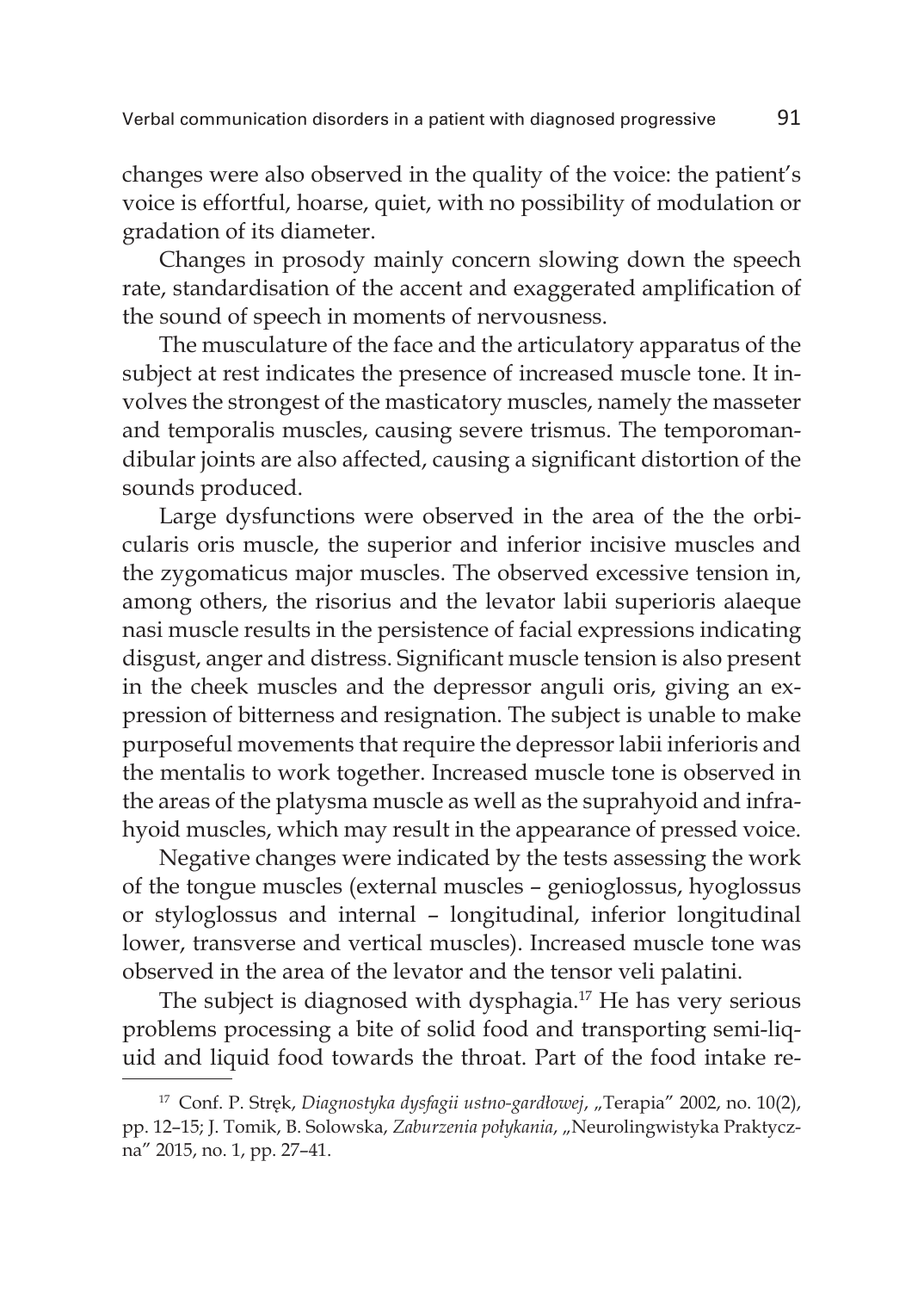mains in the mouth, chewing time is prolonged, liquid food is spit up. Although the swallowing reflex is initiated, it is significantly slowed down. There is a significant weakening of the defensive reflexes, such as grunting and coughing.

#### **4.2. Mini Mental State Examination**

The test results indicate the presence of mild dementia. The subject has preserved auto- and allopsychic orientation.

#### **4.3. Clock Completion Test**

The subject had significant problems with the correct placement of the hands of the clock and the correct marking of the indicated time, which suggests the existence of, *inter alia*, impaired ability to plan and visualise, visual memory and motor skills disorders, and consequently visual-spatial disorders as well as abstract-conceptual thinking disorders.18

#### **4.4. Assessment of the quality of non-verbal communication**

The subject obtained 2 points in the Nonverbal Communication Scale.<sup>19</sup> Due to significant motor dysfunctions, he does not usually use non-verbal communication.

#### **4.5. Assessment of comprehension**

Tests aimed at assessing speech comprehension showed no change in the comprehension of single words, simple sentences and short stories. The patient did not recognise linguistic situational humour. The observed difficulties in responding adequately to

<sup>&</sup>lt;sup>18</sup> Conf. S. Krzymiński, Test rysowania zegara, "Postępy Psychiatrii i Neurologii" 1995, no. 4 I(2), pp. 21–30.

<sup>19</sup> M. Pąchalska, *Afazjologia*, Wydawnictwo Naukowe PWN, Warszawa–Kraków 1999, p. 270.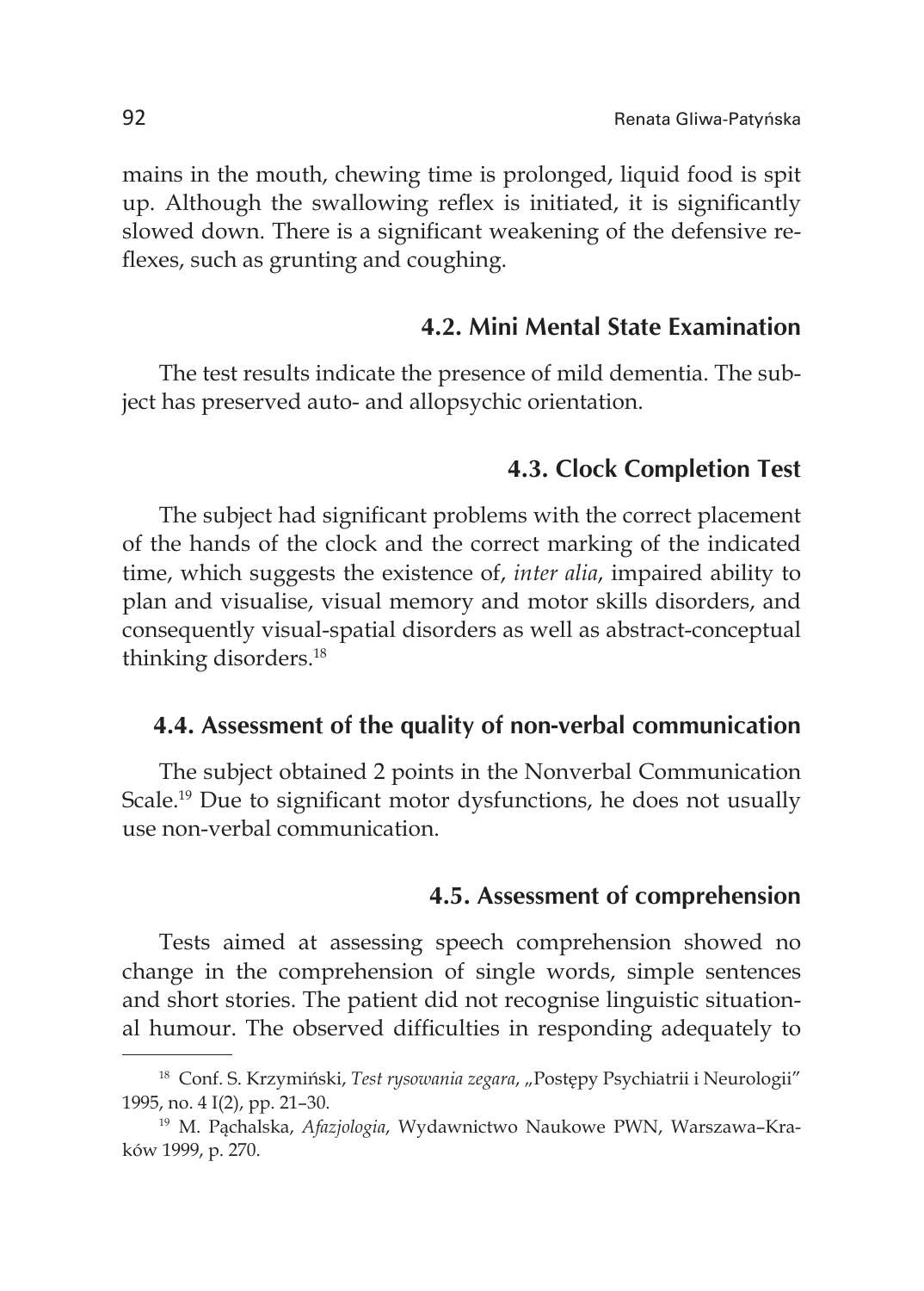long extended instructions result from impaired concentration and memory, and — to a lesser extent — from a lack of understanding of grammatical and semantic relations between words.

#### **4.6. Evaluation of dialogue and monologue skills**

The structure of the dialogue co-created by the patient was very disturbed.20 The patient's speech was significantly impoverished and he did not initiate independent, spontaneous verbal contact. He limited himself to signalling his immediate needs verbally (in the form of imperatives and simple sentences). He tended to divide longer utterances to make up for the lack of air, but usually failed to answer questions that required a longer utterance.

The patient did not construct monologues and answered leading questions reluctantly and with single words. He did not have the ability to make a holistic assessment of the image which he saw, he failed to perceive and take into account cause and effect. The way in which he speaks indicates a clear impoverishment of his active vocabulary.

The speech of the subject revealed a lack of word fluency, semantic paraphrases, perseverations, a tendency to template utterances, the use of a telegraphic style, chanted speech, sometimes pronominal speech, a lack of word readiness, palilalia, logoclonia, a tendency to echolalic repetition, the presence of indefinite phrases and grunts.

### **4.7. Assessment of the implementation of automated statements**

No pathological changes were indicated by tests aimed at assessing the extent to which the subject is able to reproduce verbal automatisms that require the involvement of right-hemispheric strategies.21 During the realisation of the sequences, it was possible to

<sup>20</sup> Conf. J. Warchala, *Dialog potoczny a tekst*, Wydawnictwo UŚ, Katowice 1991.

<sup>21</sup> E. Szepietowska, J. Lipian, *Fluencja słowna neutralna i afektywna u chorych z uszkodzeniem prawej, lewej lub obu półkul mózgu*, "Psychiatria Polska" 2012, no. XLVI(4), pp. 539–551.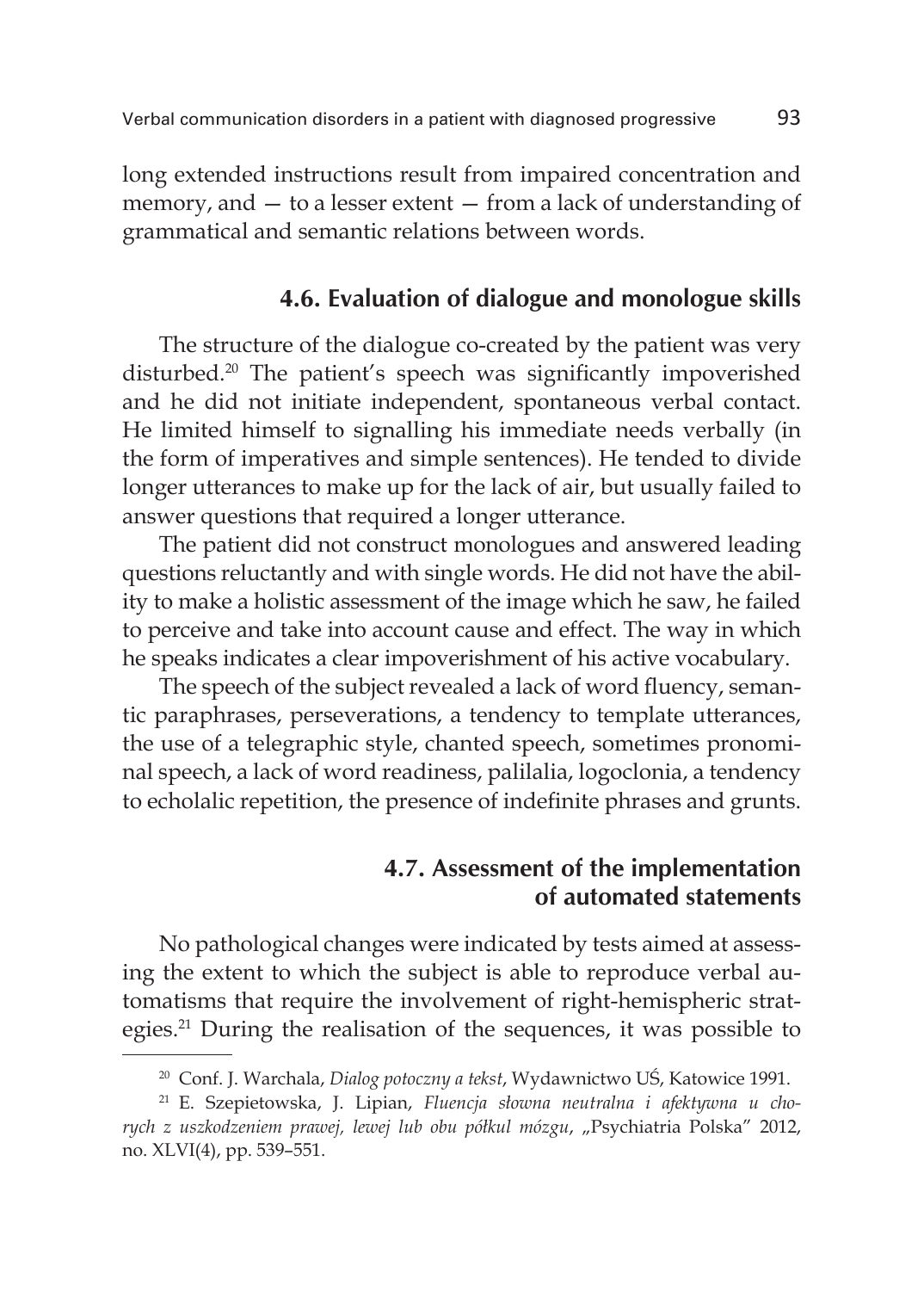observe articulatory distortions of the produced sounds caused by dysarthric disorders, a slowing down of speech pace as well as a lack of coordination of breathing, phonation and articulation.

#### **4.8. Assessment of repetition**

The subject correctly repeated isolated vowels that did not require tongue elevation, similar results were obtained with regard to the repetition of syllables. He repeated 2-syllable and 3-syllable words relatively well. Deficits were observed in longer forms, containing consonant clusters, which were most often "broken" by a vowel. The number of words repeated was limited (usually up to three), chiefly due to impaired attention and memory as well as weakened emotional-motivational processes. The patient repeated only one structural neologism, the ability to repeat them being considered a measure of pure phonological processing.

#### **4.9. The naming test**

The subject was presented with 50 illustrations representing 10 semantic categories, of which he named 26 illustrations correctly (8 of them with a significant delay) and 24 incorrectly. The errors observed concerned the use of the superordinate category name (4), an incorrect name but belonging to the same semantic category (4), an incorrect name not belonging to the semantic category concerned (2), perception errors (2), perseveration (1), the use of descriptive constructions (9), no answer or the answer "I don't know" (2).

The subject did not use gesticulation and he did not use ideomotor praxis.

#### **4.10. Assessment of verbal fluency**

The subject mentioned 6 names in the category of animal names, of which 3 were repetitions, he named 4 words in the category of sharp objects, of which 2 were semantic errors; he produced only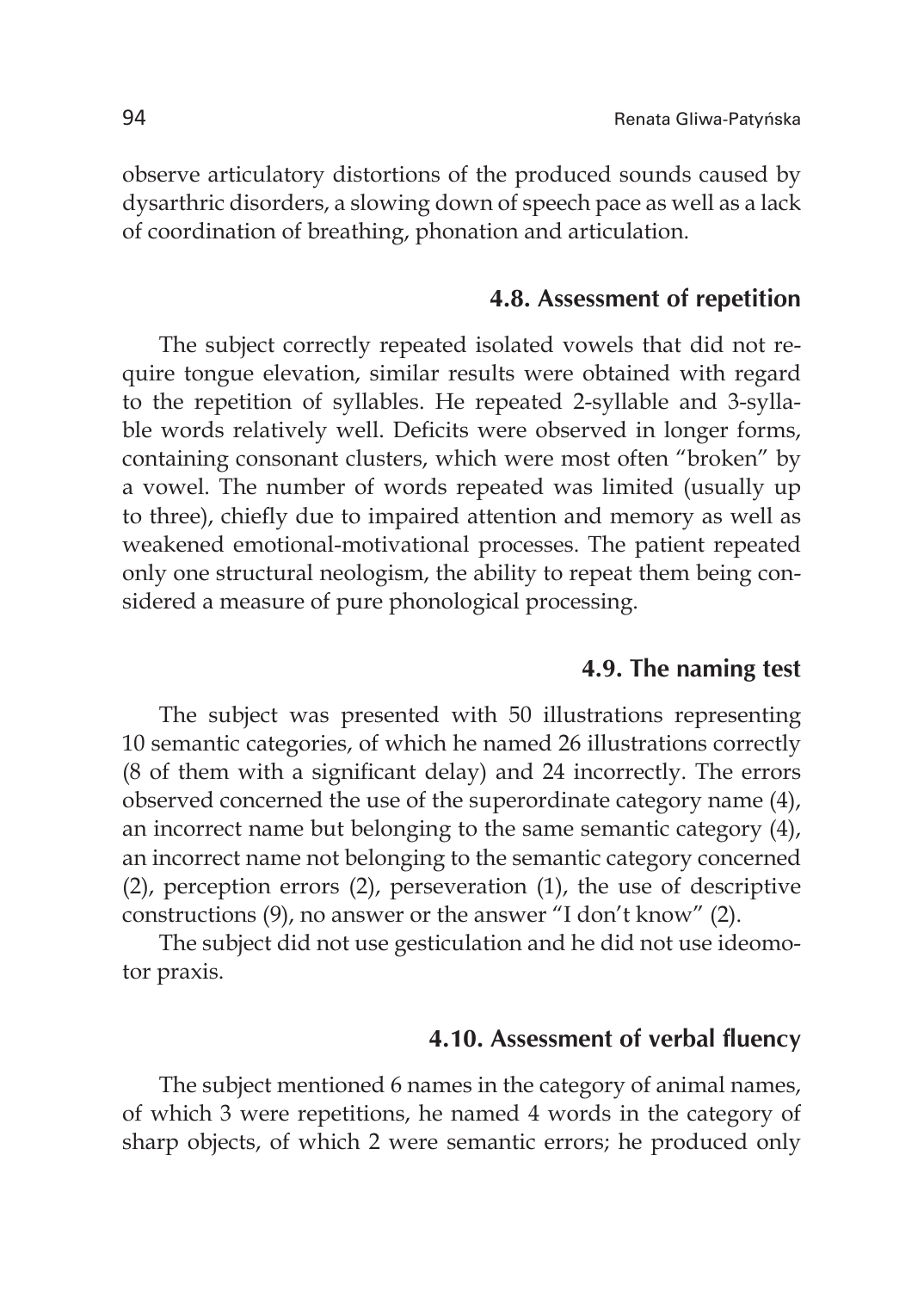3 words beginning with the "a" sound and 3 words beginning with the "k" sound in a formal fluency test. The level of performance in semantic and formal verbal fluency tests demonstrates impaired access to lexical and semantic long-term memory resources, significant impairment of executive functions as well as the functions of voluntary attention and working memory, which coordinate and monitor task performance. The subject's responses are characterised by considerably impoverished fluency, which is manifested by a small number of elements mentioned, the presence of rather long pauses and repetitions.

#### **4.11. Assessment of reading**

During reading attempts, very severe segmental and suprasegmental abnormalities were observed, the reading speed was significantly slowed down. Numerous phonetic distortions were noted. The subject did not usually attempt to read words with more than 3-4 syllables or read only the initial word sounds, and he found it difficult to read words saturated with consonant clusters, which he usually broke up with a vowel.

The observed disorders suggest that the lexical deficits are due to cognitive, executive and motor dysfunctions involved in the reading process.

#### **4.12. Assessment of handwriting**

In all the conducted tests (rewriting, dictation, writing from memory, spontaneous writing), it was possible to observe a significant reduction in the legibility of the patient's handwriting, numerous graphic errors, a very significant slowing down of the writing pace, difficulty in keeping the handwriting in one line, very little fluency and freedom of movement of the lines, micrographia and high fatigue of the subject. Only occasional and very short dictated texts were transcribed correctly, although they were significantly distorted graphically. When writing sentences, the subject omitted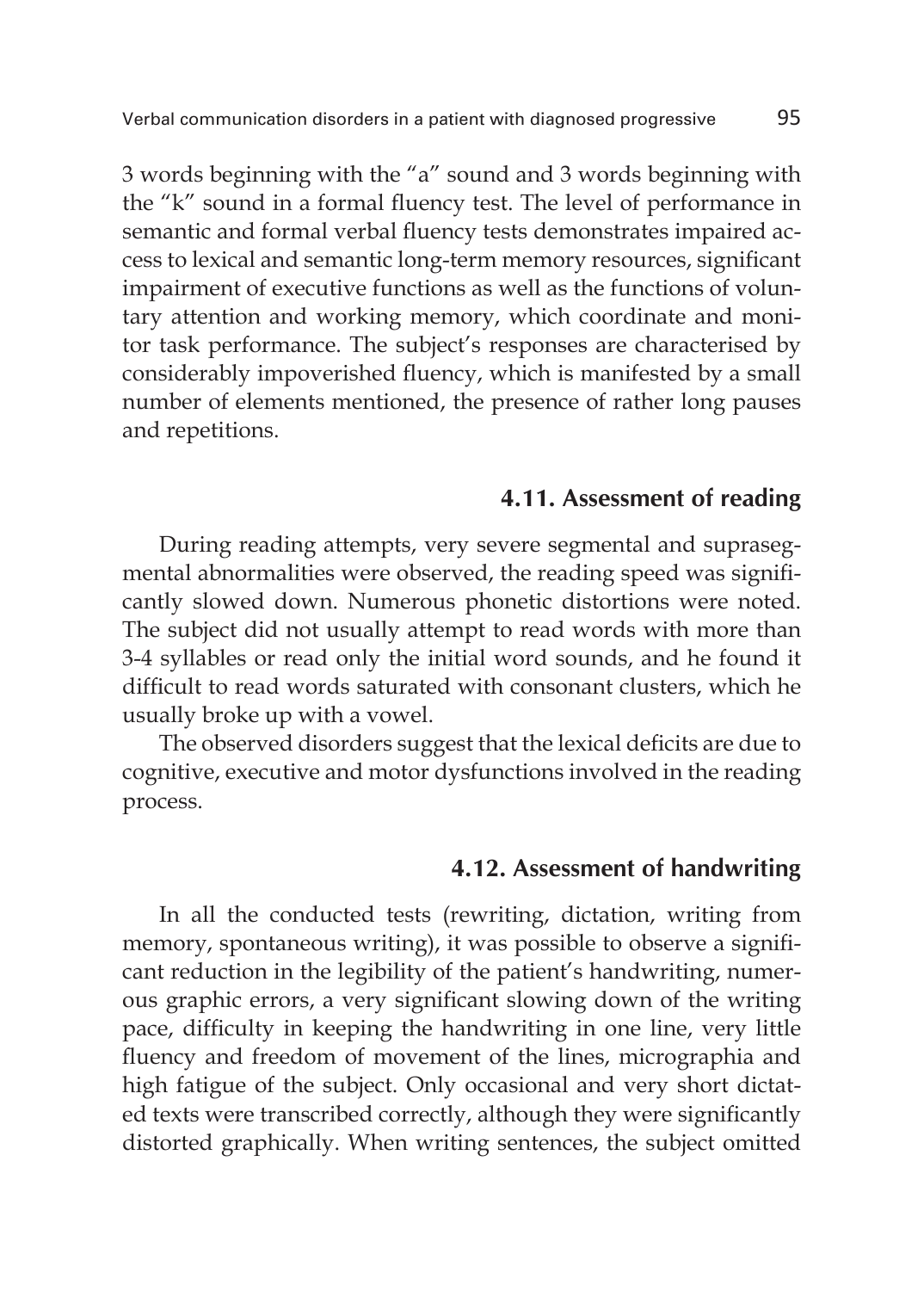letters and words. The patient did not attempt creative writing, he was unable to construct a sentence independently.

#### **5. Speech therapy diagnosis**

Conducting a general assessment of the subject's functioning in the context of cognitive and non-cognitive changes, it should be noted that the changes observed result from dementia that develops together with the progression of PSP. This dementia is reminiscent of the picture of behavioural frontotemporal dementia with pathological changes in language and communication skills as well as dysarthria and dysphagia.

Functioning of the patient is predetermined by disorders in the emotional sphere: the lack of efficient motivational mechanisms contributes to the loss of interest in the world around him and in any activity. The subject lacks the ability to plan both simple and complex activities, which is indicative of severely disturbed executive mechanisms. His functioning is impeded by impaired concentration, reduced speed of information processing, limited ability to process the verbal material and reduced learning efficiency.<sup>22</sup> The patient has demonstrated selective disorders of linguistic competence as well as disorders of motoric pronunciation mechanisms. Furthermore, it is possible to notice the onset of anomie, impaired ability to construct sentences, read and write as well as loss of fluency of speech and syntactic reduction in the messages formulated by the subject.

## **Conclusions**

The article presents a speech therapy case study of a patient with progressive supranuclear palsy. As for interactional competence and

<sup>22</sup> Conf. D.I. Dominguez, B. De Strooper, *Novel therapeutic strategies provide the real test for the amyloid hypothesis of Alzheimer's disease, "Trends in Pharmacological* Sciences" 2002, no. 23, p. 324.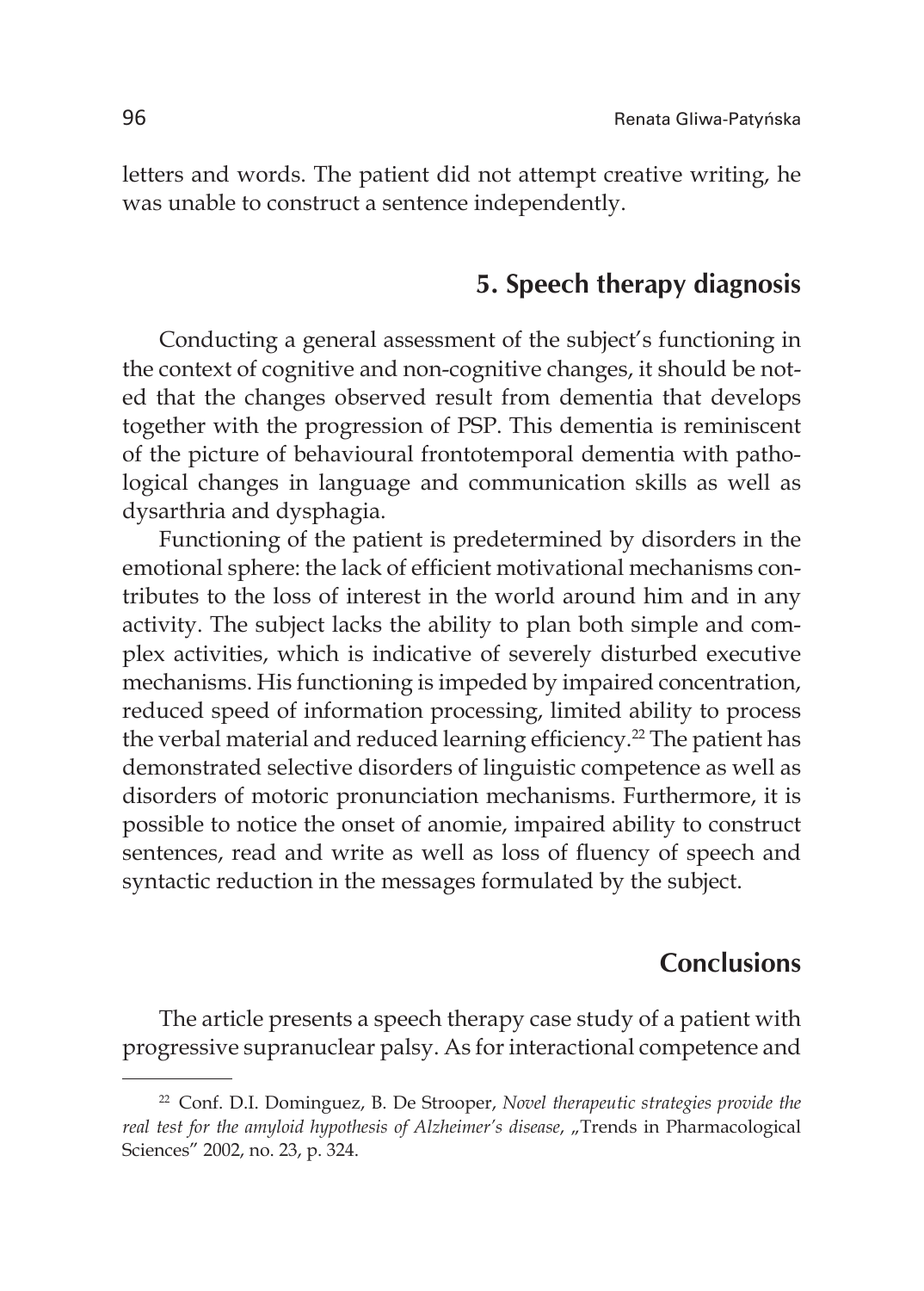skills, the subject has a preserved ability to understand non-verbal kinetic, prosodic and proxemic behaviour. Deficits in understanding verbal and non-verbal messages depend on the complexity of the messages. Creating both non-verbal and verbal behaviour is impaired. In terms of communicative competence and skills, deficits are observed in understanding and applying linguistic social, situational and pragmatic rules. The examination of language competence and skills allows the author to conclude that there are fewer deficits in the recognition of units of the phonological subsystem, prosodic features and the understanding of the morphological subsystem units than in the understanding and building syntactic structures, understanding and conducting metalinguistic operations or the realisation of phonological subsystem units, prosodic features, the ability to fluently update units of the morphological system. In addition, pathological changes result in impaired ability to perform other language tasks, such as writing or reading.

Attention is drawn to the uncharacteristic slow course of the disease in the examined patient in the light of data in the literature.<sup>23</sup> The research paper confirms the thesis that dementia disorders overlap with motor disorders in the course of PSP.

## References

- Dominguez D.I., De Strooper B., *Novel therapeutic strategies provide the real test for the*  amyloid hypothesis of Alzheimer's disease, "Trends in Pharmacological Sciences" 2002, no. 23, pp. 324–330.
- Folstein M.F., Folstein S.E., Fanjiang G., *Krótka Skala Oceny Stanu Umysłowego* (MMSE). Polska normalizacja, J. Stańczak, Warszawa 2010.
- Gatkowska I., *Diagnoza dyzartrii u dorosłych w neurologii klinicznej*, Wydawnictwo UJ, Kraków 2012.

<sup>23</sup> P. Liberski, T. Sobów, B. Sikorska, *Postępujące…* p. 539; M. Pąchalska, H. Kurzbauer, B. Grochmal-Bach, B.D. MacQeen, A. Urbanik, I. Herman-Sucharska, *Nietypowe zaburzenia języka i mowy u pacjentki z klinicznym rozpoznaniem zespołu Steele'a-Richardsona-Olszewskiego*, [in:] *Choroby otępienne. Teoria i praktyka*, ed. by J. Leszek, Continuo, Wrocław 2011, p. 271.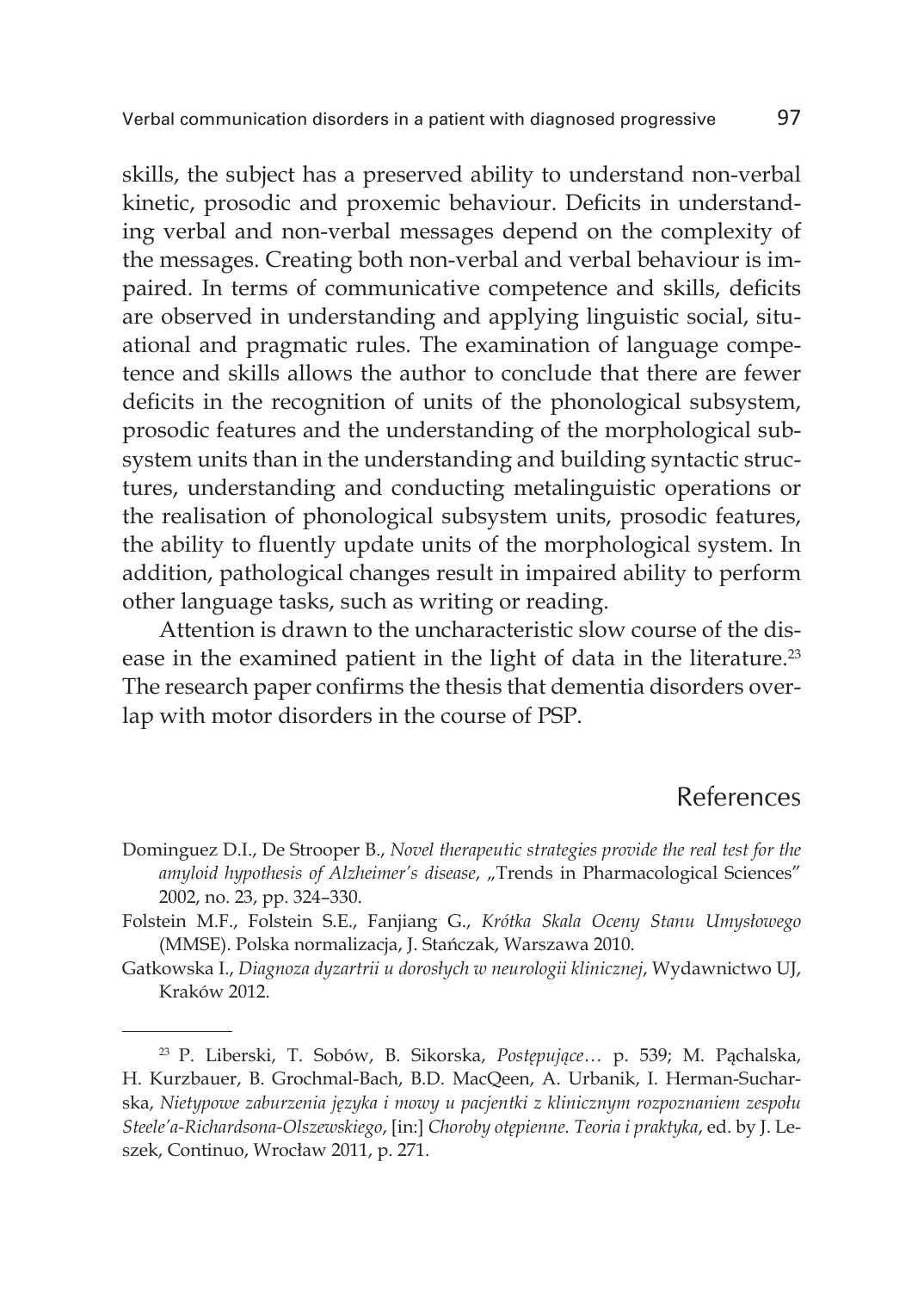- Gliwa R., Fluencja słowna w otępieniu naczyniopochodnym ujęcie kliniczne, [in:] E. Gacka, M. Kaźmierczak, *Teoria i praktyka logopedyczna. Wybrane zagadnienia*, Łódź 2018, pp. 83–102.
- Goodglass H., Kaplan E., *Boston Diagnostic Aphasia Examination*, Lea & Febiger, Philadelphia 1972.
- ICD 10, *Międzynarodowa Statystyczna Klasyfikacja Chorób i Problemów Zdrowotnych ICD-10*, <www.csioz.gov.pl/interoperacyjnosc/klasyfikacje/> (dostęp: 28.06.2020).
- Jauer-Niworowska O., *Dyzartria nabyta. Diagnoza logopedyczna i terapia osób dorosłych*, Wydawnictwo APS, Warszawa 2009.
- Jauer-Niworowska O., Kwasiborska J., *Dyzartria. Wskazówki do diagnozy różnicowej poszczególnych typów dyzartrii*, Komlogo, Gliwice 2009.
- Jendroska K., Rossor M.N., Mathias C.J., Daniel S.E., *Morphological overlap between corticobasal degeneration and Pick's disease: a clinicopathological report, "Movement"* 1995, no. 10(1), pp. 111–114.
- Kertesz A., Davidson W., Munoz D.G., *Clinical and pathological overlap between frontotemporal dementia, primary progressive aphasia and corticobasal degeneration: The Pick complex, "Neurology"* 1999, no. 10(1), pp. 46-49.
- Kozubski W., Liberski P.P., *Neurologia. Podręcznik dla studentów medycyny*, Wydawnictwo Lekarskie PZWL, Warszawa 2006.
- Krzymiński S., Test rysowania zegara, "Postępy Psychiatrii i Neurologii" 1995, no. 4 I(2), pp. 21–30.
- Liberski P., Sobów T., Sikorska B., *Postępujące zwyrodnienie nadjądrowe (choroba Steele-Richardsona-Olszewskiego)*, [in:] *Neuropatologia Mossakowskiego*, ed. by P.P. Liberski, W. Papierz, Wydawnictwo CZELEJ, Lublin 2005, pp. 538–545.
- Litvan I., Agid Y., Calne D., Campbell G., Dubois B., Duvoisin R.C., Goetz C.G., Golbe L.I., Grafman J., Growdon J.H., Hallett M., Jankovic J., Quinn N.P., Tolosa E., Zee D.S., *Clinical research criteria for the diagnosis of progressive supranuclear palsy (Steele-Richardson-Olszewski syndrome): report of the NINDS-SPSP international workshop*, "Neurology" 1996a, no. 47(1), pp. 1-9.
- Morales B., Martinez A., Gonzalo I., Vidal L., Ros R., Gomez-Tortosa E., Rabano A., *Steele-Richardson-Olszewski syndrome in a patient with a single C212Y mutation in the parkin protein, "*Movement Disorders in Neurologic and Systemic Disease" 2002, no 17(6), pp. 1374–1380.
- Morris H.R., Baker M., Yasojima K., Houlden H., Khan M.N., Wood N.W., Hardy J., Grossman M., Trojanowski J., Revesz T., Bigio E.H., Bergeron C., Janssen J.C., McGeer P.L., Rossor M.N., Lees A.J., Lantos P.L., Hutton M., *Analysis of tau haplotypes in Pick's disease*, "Neurology" 2002, no. 59(3), pp. 443–445.
- Olszewski H., *Otępienie czołowo-skroniowe. Ujęcie neuropsychologiczne*, Impuls, Kraków 2008.